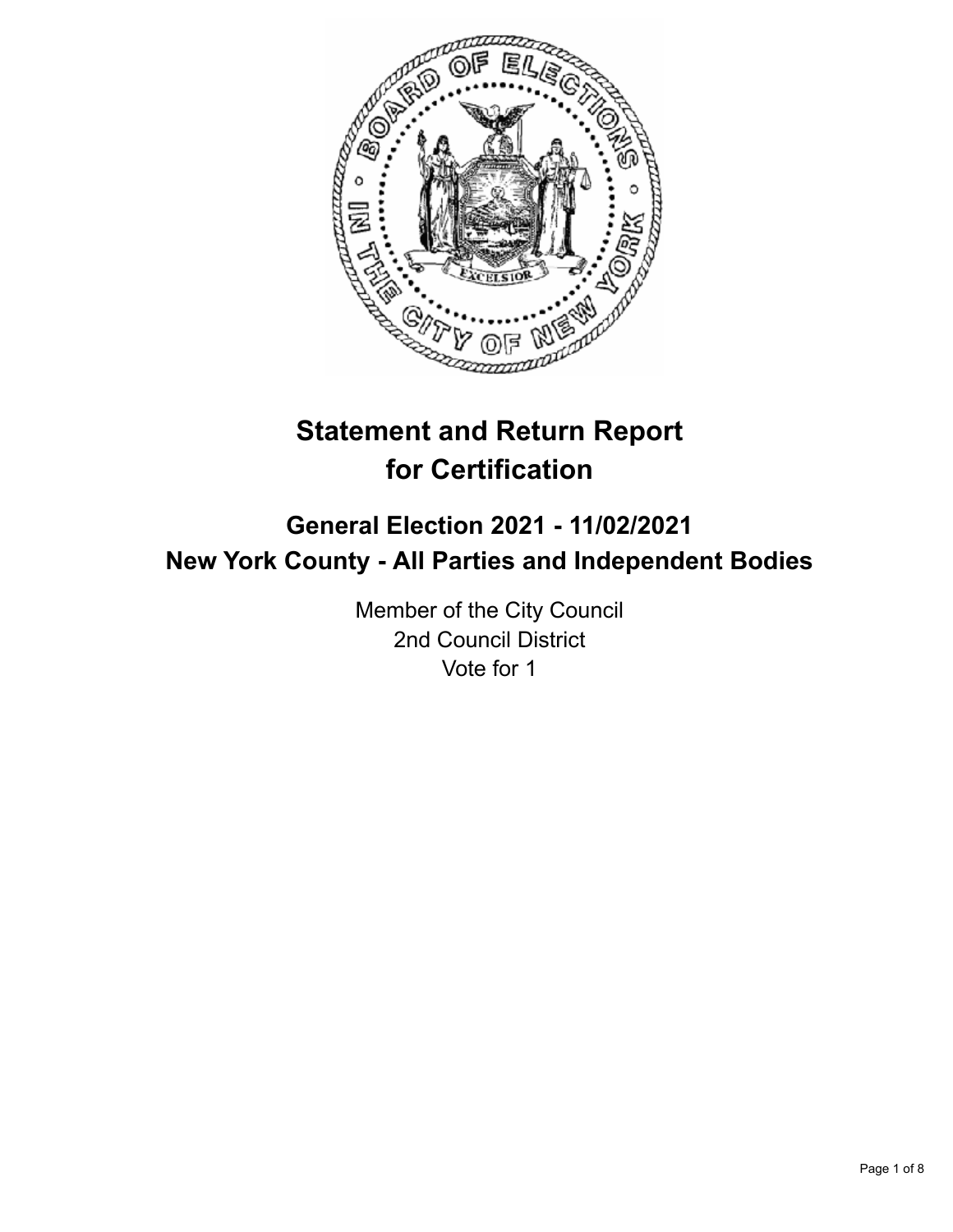

| <b>PUBLIC COUNTER</b>                                    | 2,038          |
|----------------------------------------------------------|----------------|
| <b>MANUALLY COUNTED EMERGENCY</b>                        | 0              |
| ABSENTEE / MILITARY                                      | 155            |
| <b>AFFIDAVIT</b>                                         | 23             |
| <b>Total Ballots</b>                                     | 2,216          |
| Less - Inapplicable Federal/Special Presidential Ballots | 0              |
| <b>Total Applicable Ballots</b>                          | 2,216          |
| CARLINA RIVERA (DEMOCRATIC)                              | 1,543          |
| JUAN PAGAN (INDEPENDENT)                                 | 153            |
| ALLIE RYAN (NEIGHBORHOOD)                                | 259            |
| BETTY WHITE (WRITE-IN)                                   | 1              |
| DAWN FOX (WRITE-IN)                                      | 1              |
| LEE BERMAN (WRITE-IN)                                    | 3              |
| LIZZIE BROWN (WRITE-IN)                                  | 1              |
| RUTH ABBOTT (WRITE-IN)                                   | 1              |
| UNATTRIBUTABLE WRITE-IN (WRITE-IN)                       | 5              |
| UNCOUNTED WRITE-IN PER STATUTE (WRITE-IN)                | $\overline{2}$ |
| <b>Total Votes</b>                                       | 1,969          |
| Unrecorded                                               | 247            |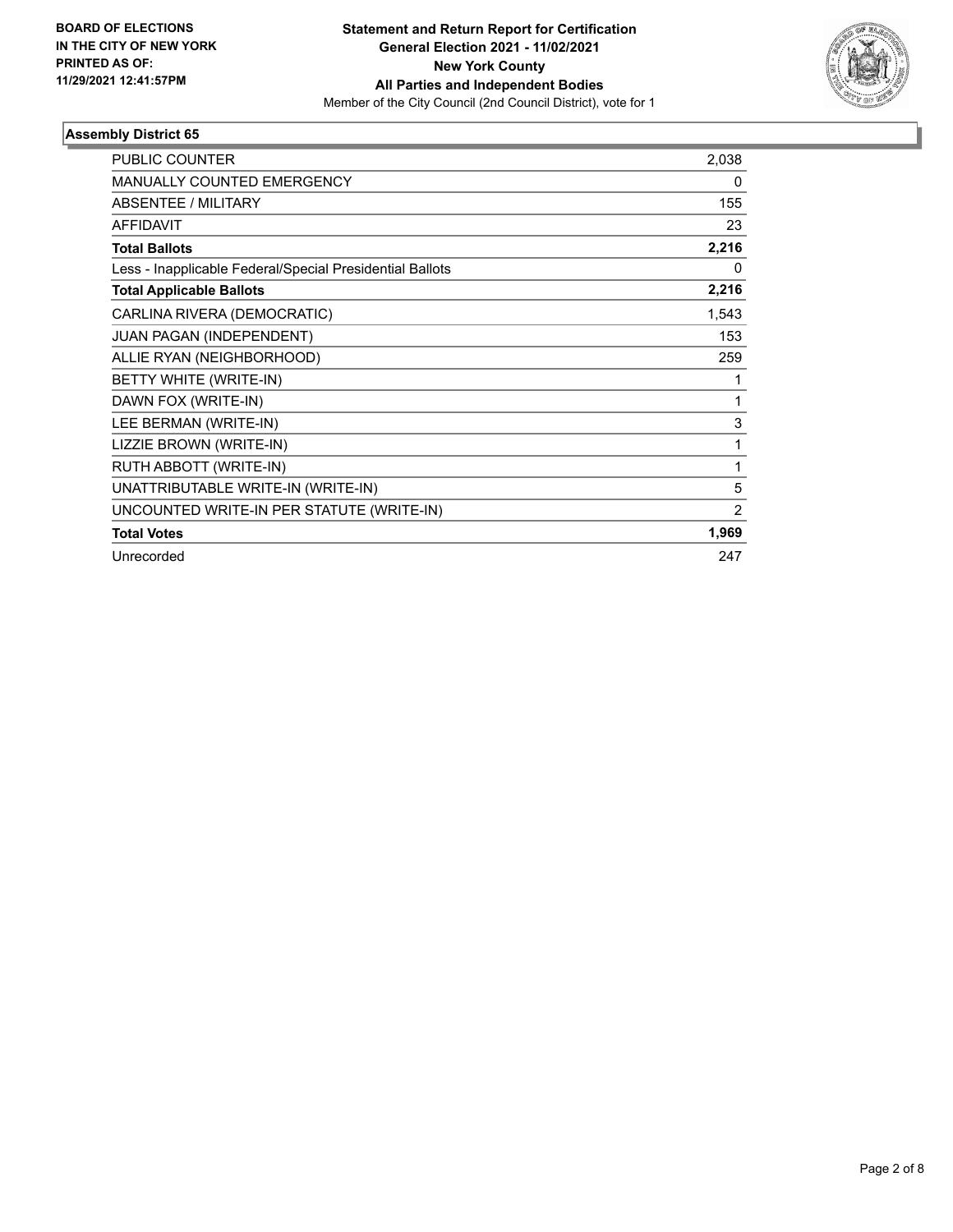

| MANUALLY COUNTED EMERGENCY                               | 0              |
|----------------------------------------------------------|----------------|
| ABSENTEE / MILITARY                                      | 645            |
| <b>AFFIDAVIT</b>                                         | 52             |
| <b>Total Ballots</b>                                     | 5,732          |
| Less - Inapplicable Federal/Special Presidential Ballots | <sup>0</sup>   |
| <b>Total Applicable Ballots</b>                          | 5,732          |
| CARLINA RIVERA (DEMOCRATIC)                              | 4,228          |
| JUAN PAGAN (INDEPENDENT)                                 | 426            |
| ALLIE RYAN (NEIGHBORHOOD)                                | 641            |
| ANDREW BERMAN (WRITE-IN)                                 | 1              |
| <b>BOB DYLAN (WRITE-IN)</b>                              | 1              |
| CLAIRE MARTHELEUR (WRITE-IN)                             | 1              |
| CONSTANCE CHRISTOPHER (WRITE-IN)                         | 1              |
| ED KOCH (WRITE-IN)                                       | 1              |
| ERIC HUSSEIN (WRITE-IN)                                  | $\overline{2}$ |
| ERIN HUSSEIN (WRITE-IN)                                  | 3              |
| <b>GEOFFREY TURNER (WRITE-IN)</b>                        | 1              |
| <b>GORDON LIPSKY (WRITE-IN)</b>                          | 1              |
| HILLARY CLINTON (WRITE-IN)                               | 1              |
| MICAH L. MOLDOVAN (WRITE-IN)                             | $\overline{2}$ |
| MICHAEL FARKOSH (WRITE-IN)                               | 1              |
| ROSIE MENDEZ (WRITE-IN)                                  | 1              |
| TODD FERRARA (WRITE-IN)                                  | 1              |
| UNATTRIBUTABLE WRITE-IN (WRITE-IN)                       | $\overline{2}$ |
| <b>Total Votes</b>                                       | 5,315          |
| Unrecorded                                               | 417            |

| <b>PUBLIC COUNTER</b>                                    | 596 |
|----------------------------------------------------------|-----|
| <b>MANUALLY COUNTED EMERGENCY</b>                        | 0   |
| ABSENTEE / MILITARY                                      | 76  |
| <b>AFFIDAVIT</b>                                         | 5   |
| <b>Total Ballots</b>                                     | 677 |
| Less - Inapplicable Federal/Special Presidential Ballots | 0   |
| <b>Total Applicable Ballots</b>                          | 677 |
| CARLINA RIVERA (DEMOCRATIC)                              | 489 |
| <b>JUAN PAGAN (INDEPENDENT)</b>                          | 71  |
| ALLIE RYAN (NEIGHBORHOOD)                                | 37  |
| ANDREW YANG (WRITE-IN)                                   | 1   |
| ERIN HUSSEIN (WRITE-IN)                                  | 1   |
| MATTHEW BRIEF (WRITE-IN)                                 | 2   |
| UNATTRIBUTABLE WRITE-IN (WRITE-IN)                       | 1   |
| <b>Total Votes</b>                                       | 602 |
| Unrecorded                                               | 75  |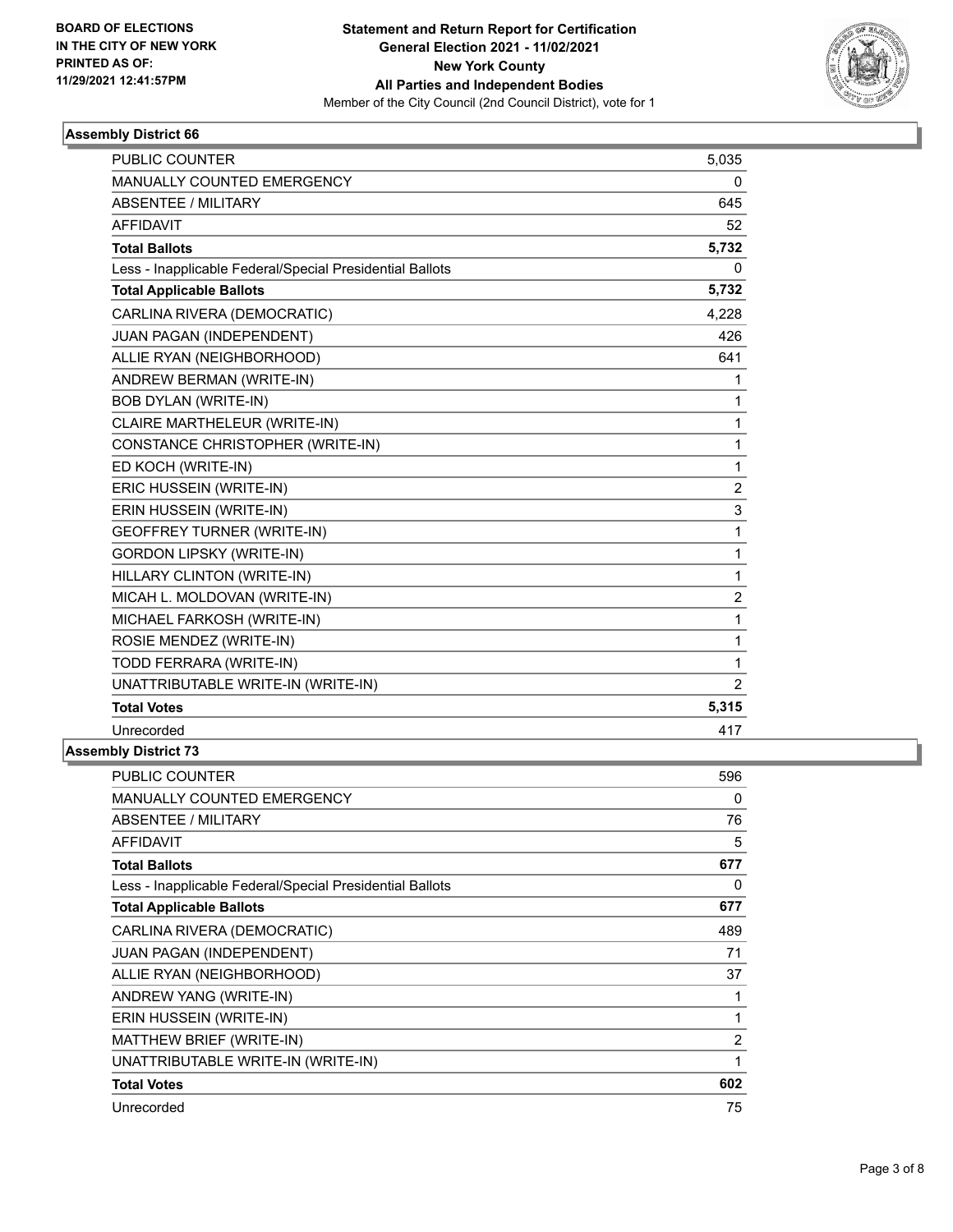

| <b>PUBLIC COUNTER</b>                                    | 12,804                  |
|----------------------------------------------------------|-------------------------|
| MANUALLY COUNTED EMERGENCY                               | 0                       |
| <b>ABSENTEE / MILITARY</b>                               | 1,319                   |
| <b>AFFIDAVIT</b>                                         | 111                     |
| <b>Total Ballots</b>                                     | 14,234                  |
| Less - Inapplicable Federal/Special Presidential Ballots | 0                       |
| <b>Total Applicable Ballots</b>                          | 14,234                  |
| CARLINA RIVERA (DEMOCRATIC)                              | 10,309                  |
| JUAN PAGAN (INDEPENDENT)                                 | 1,019                   |
| ALLIE RYAN (NEIGHBORHOOD)                                | 1,535                   |
| ALEXANDRA CAMPBELL (WRITE-IN)                            | 1                       |
| <b>BARRY ELIAS (WRITE-IN)</b>                            | 1                       |
| CARLA BERKLEY (WRITE-IN)                                 | 1                       |
| CAROLINA LEON SAAVEDRA (WRITE-IN)                        | $\mathbf{1}$            |
| CAROLYN CONABOY (WRITE-IN)                               | 1                       |
| CURTIS A. SLIWA (WRITE-IN)                               | $\overline{\mathbf{c}}$ |
| DANIEL COHEN (WRITE-IN)                                  | $\mathbf{1}$            |
| DAVID CASAVIS (WRITE-IN)                                 | 1                       |
| DAVID KERR (WRITE-IN)                                    | 1                       |
| DAVUD WEPRIN (WRITE-IN)                                  | $\mathbf{1}$            |
| DONALD TRUMP (WRITE-IN)                                  | 1                       |
| DORIS MURPHY (WRITE-IN)                                  | 1                       |
| EILEEN MYLES (WRITE-IN)                                  | 1                       |
| ELLIOT GOULD (WRITE-IN)                                  | 1                       |
| ERIN Z HUSSEIN (WRITE-IN)                                | 1                       |
| GIOVANNI ORTIZ (WRITE-IN)                                | $\mathbf{1}$            |
| <b>GRAYSON RUHL (WRITE-IN)</b>                           | 1                       |
| INNA VERNIKOV (WRITE-IN)                                 | $\overline{\mathbf{c}}$ |
| JACQUELINE TOBOROFF (WRITE-IN)                           | $\mathbf{1}$            |
| JASMINE SANCHEZ (WRITE-IN)                               | 2                       |
| LOGAN BEASOLEIL (WRITE-IN)                               | 1                       |
| MANUEL ALBINO (WRITE-IN)                                 | 1                       |
| MARY SILVER (WRITE-IN)                                   | 1                       |
| MICHAEL BLOOMBERG (WRITE-IN)                             | $\overline{\mathbf{c}}$ |
| MICHAEL J. O'BRIAN (WRITE-IN)                            | $\overline{\mathbf{c}}$ |
| NIMROD SADEH (WRITE-IN)                                  | $\overline{\mathbf{c}}$ |
| OBI TUPPIN (WRITE-IN)                                    | 1                       |
| OTIS MODEST (WRITE-IN)                                   | 1                       |
| PIERRE BUHLER (WRITE-IN)                                 | 1                       |
| RICHARD BAXT (WRITE-IN)                                  | 1                       |
| ROBERTO ROSSI (WRITE-IN)                                 | 1                       |
| SARAH LIANG KRESS (WRITE-IN)                             | 1                       |
| SEAN BUCKLEY (WRITE-IN)                                  | 1                       |
| SEBASTIAN COREYSKI (WRITE-IN)                            | 1                       |
| STEVEN KAPLAN (WRITE-IN)                                 | 1                       |
| TARA ZABLOCKY (WRITE-IN)                                 | 1                       |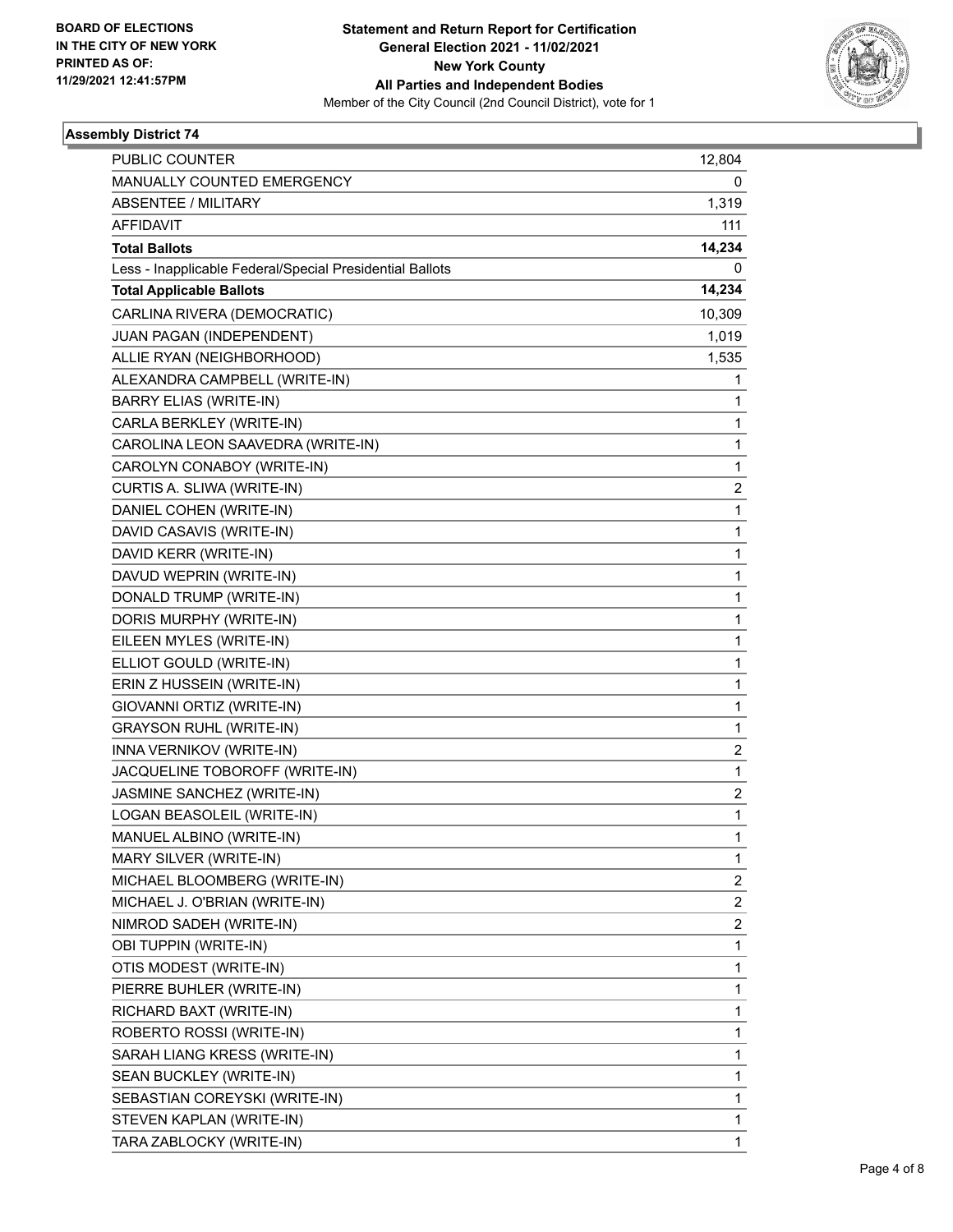

| TODD FERRARA (WRITE-IN)                   |        |
|-------------------------------------------|--------|
| UNATTRIBUTABLE WRITE-IN (WRITE-IN)        | 22     |
| UNCOUNTED WRITE-IN PER STATUTE (WRITE-IN) |        |
| VINCENT J. DEMPHE (WRITE-IN)              |        |
| YOKO ONO (WRITE-IN)                       |        |
| <b>Total Votes</b>                        | 12,931 |
| Unrecorded                                | 1.303  |

| <b>PUBLIC COUNTER</b>                                    | 2,581 |
|----------------------------------------------------------|-------|
| MANUALLY COUNTED EMERGENCY                               | 0     |
| <b>ABSENTEE / MILITARY</b>                               | 289   |
| <b>AFFIDAVIT</b>                                         | 21    |
| <b>Total Ballots</b>                                     | 2,891 |
| Less - Inapplicable Federal/Special Presidential Ballots | 0     |
| <b>Total Applicable Ballots</b>                          | 2,891 |
| CARLINA RIVERA (DEMOCRATIC)                              | 2,147 |
| JUAN PAGAN (INDEPENDENT)                                 | 256   |
| ALLIE RYAN (NEIGHBORHOOD)                                | 212   |
| CURTIS A. SLIWA (WRITE-IN)                               | 1     |
| KEMBA WALKER (WRITE-IN)                                  | 1     |
| MARK W. HAMILTON (WRITE-IN)                              | 1     |
| RON DESANTIS (WRITE-IN)                                  | 1     |
| RUDOLPH GIULIANI (WRITE-IN)                              | 2     |
| SAM ANTAR (WRITE-IN)                                     | 1     |
| UNATTRIBUTABLE WRITE-IN (WRITE-IN)                       | 2     |
| <b>Total Votes</b>                                       | 2,624 |
| Unrecorded                                               | 267   |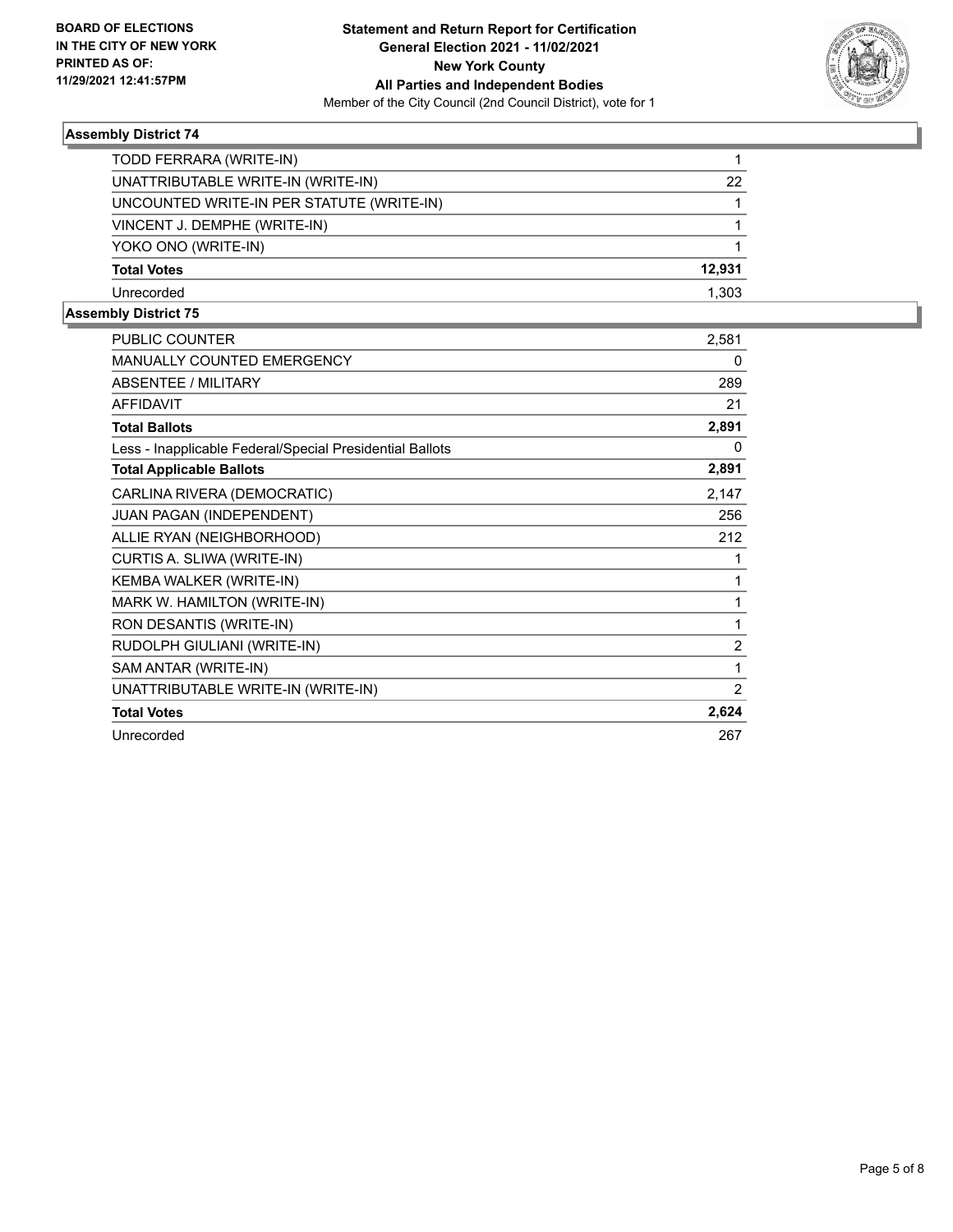

### **Total for Member of the City Council (2nd Council District) - New York County**

| PUBLIC COUNTER                                           | 23,054                  |
|----------------------------------------------------------|-------------------------|
| MANUALLY COUNTED EMERGENCY                               | 0                       |
| <b>ABSENTEE / MILITARY</b>                               | 2,484                   |
| <b>AFFIDAVIT</b>                                         | 212                     |
| <b>Total Ballots</b>                                     | 25,750                  |
| Less - Inapplicable Federal/Special Presidential Ballots | 0                       |
| <b>Total Applicable Ballots</b>                          | 25,750                  |
| CARLINA RIVERA (DEMOCRATIC)                              | 18,716                  |
| JUAN PAGAN (INDEPENDENT)                                 | 1,925                   |
| ALLIE RYAN (NEIGHBORHOOD)                                | 2,684                   |
| ALEXANDRA CAMPBELL (WRITE-IN)                            | 1                       |
| ANDREW BERMAN (WRITE-IN)                                 | 1                       |
| ANDREW YANG (WRITE-IN)                                   | 1                       |
| <b>BARRY ELIAS (WRITE-IN)</b>                            | 1                       |
| BETTY WHITE (WRITE-IN)                                   | 1                       |
| <b>BOB DYLAN (WRITE-IN)</b>                              | 1                       |
| CARLA BERKLEY (WRITE-IN)                                 | 1                       |
| CAROLINA LEON SAAVEDRA (WRITE-IN)                        | 1                       |
| CAROLYN CONABOY (WRITE-IN)                               | 1                       |
| CLAIRE MARTHELEUR (WRITE-IN)                             | 1                       |
| CONSTANCE CHRISTOPHER (WRITE-IN)                         | 1                       |
| CURTIS A. SLIWA (WRITE-IN)                               | 3                       |
| DANIEL COHEN (WRITE-IN)                                  | 1                       |
| DAVID CASAVIS (WRITE-IN)                                 | 1                       |
| DAVID KERR (WRITE-IN)                                    | 1                       |
| DAVUD WEPRIN (WRITE-IN)                                  | 1                       |
| DAWN FOX (WRITE-IN)                                      | 1                       |
| DONALD TRUMP (WRITE-IN)                                  | 1                       |
| DORIS MURPHY (WRITE-IN)                                  | 1                       |
| ED KOCH (WRITE-IN)                                       | 1                       |
| EILEEN MYLES (WRITE-IN)                                  | 1                       |
| ELLIOT GOULD (WRITE-IN)                                  | $\mathbf{1}$            |
| ERIC HUSSEIN (WRITE-IN)                                  | $\overline{2}$          |
| ERIN HUSSEIN (WRITE-IN)                                  | 4                       |
| ERIN Z HUSSEIN (WRITE-IN)                                | 1                       |
| <b>GEOFFREY TURNER (WRITE-IN)</b>                        | 1                       |
| GIOVANNI ORTIZ (WRITE-IN)                                | 1                       |
| <b>GORDON LIPSKY (WRITE-IN)</b>                          | 1                       |
| <b>GRAYSON RUHL (WRITE-IN)</b>                           | 1                       |
| HILLARY CLINTON (WRITE-IN)                               | 1                       |
| INNA VERNIKOV (WRITE-IN)                                 | $\overline{\mathbf{c}}$ |
| JACQUELINE TOBOROFF (WRITE-IN)                           | 1                       |
| JASMINE SANCHEZ (WRITE-IN)                               | 2                       |
| KEMBA WALKER (WRITE-IN)                                  | 1                       |
| LEE BERMAN (WRITE-IN)                                    | 3                       |
| LIZZIE BROWN (WRITE-IN)                                  | 1                       |
|                                                          |                         |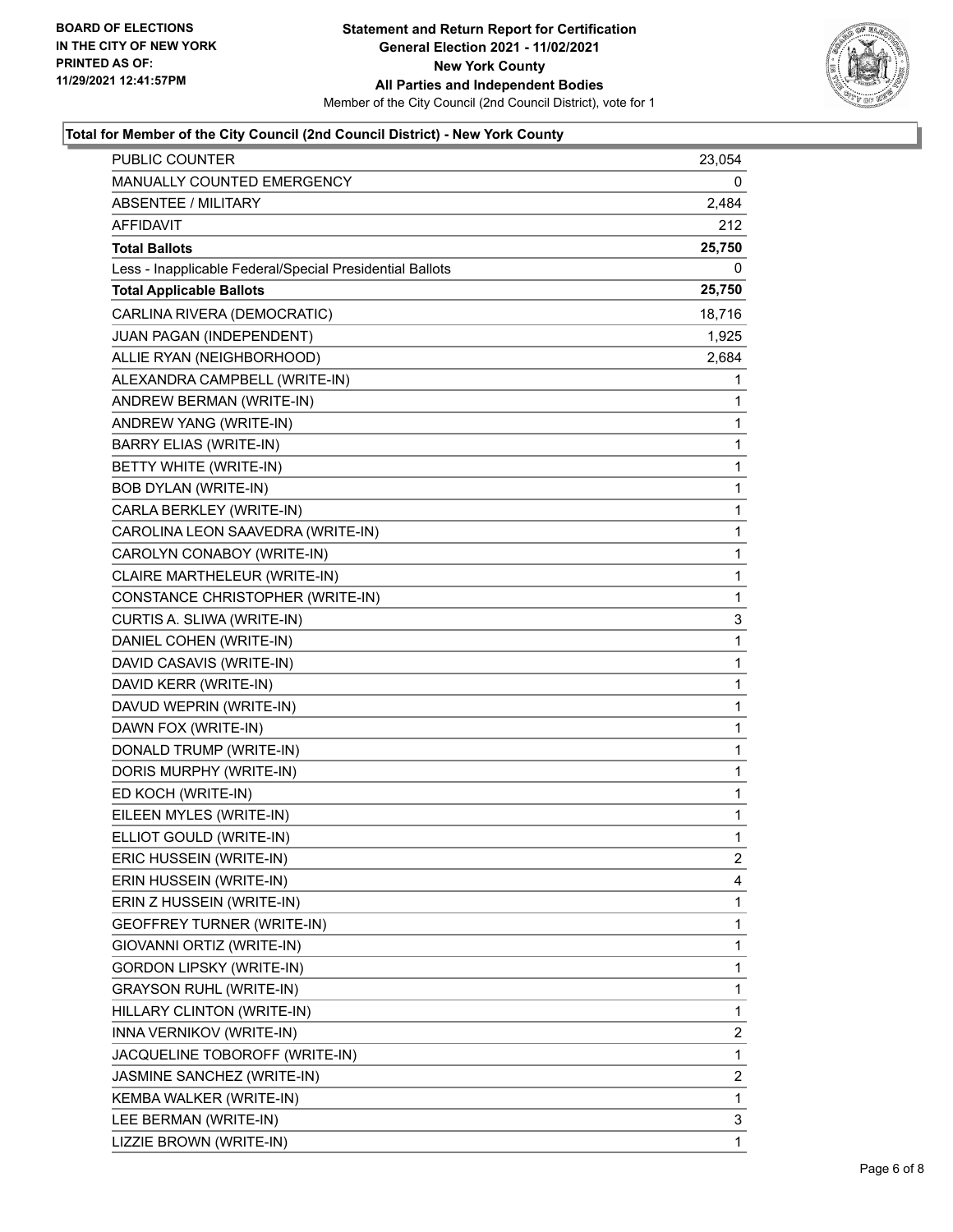

### **Total for Member of the City Council (2nd Council District) - New York County**

| LOGAN BEASOLEIL (WRITE-IN)                | 1              |
|-------------------------------------------|----------------|
| MANUEL ALBINO (WRITE-IN)                  | 1              |
| MARK W. HAMILTON (WRITE-IN)               | 1              |
| MARY SILVER (WRITE-IN)                    | $\mathbf{1}$   |
| MATTHEW BRIEF (WRITE-IN)                  | $\overline{c}$ |
| MICAH L. MOLDOVAN (WRITE-IN)              | $\overline{2}$ |
| MICHAEL BLOOMBERG (WRITE-IN)              | 2              |
| MICHAEL FARKOSH (WRITE-IN)                | 1              |
| MICHAEL J. O'BRIAN (WRITE-IN)             | $\overline{c}$ |
| NIMROD SADEH (WRITE-IN)                   | 2              |
| OBI TUPPIN (WRITE-IN)                     | 1              |
| OTIS MODEST (WRITE-IN)                    | $\mathbf{1}$   |
| PIERRE BUHLER (WRITE-IN)                  | $\mathbf 1$    |
| RICHARD BAXT (WRITE-IN)                   | 1              |
| ROBERTO ROSSI (WRITE-IN)                  | $\mathbf{1}$   |
| RON DESANTIS (WRITE-IN)                   | 1              |
| ROSIE MENDEZ (WRITE-IN)                   | 1              |
| RUDOLPH GIULIANI (WRITE-IN)               | 2              |
| RUTH ABBOTT (WRITE-IN)                    | 1              |
| SAM ANTAR (WRITE-IN)                      | 1              |
| SARAH LIANG KRESS (WRITE-IN)              | $\mathbf 1$    |
| SEAN BUCKLEY (WRITE-IN)                   | 1              |
| SEBASTIAN COREYSKI (WRITE-IN)             | 1              |
| STEVEN KAPLAN (WRITE-IN)                  | $\mathbf{1}$   |
| TARA ZABLOCKY (WRITE-IN)                  | 1              |
| TODD FERRARA (WRITE-IN)                   | 2              |
| UNATTRIBUTABLE WRITE-IN (WRITE-IN)        | 32             |
| UNCOUNTED WRITE-IN PER STATUTE (WRITE-IN) | 3              |
| VINCENT J. DEMPHE (WRITE-IN)              | 1              |
| YOKO ONO (WRITE-IN)                       | 1              |
| <b>Total Votes</b>                        | 23,441         |
| Unrecorded                                | 2.309          |